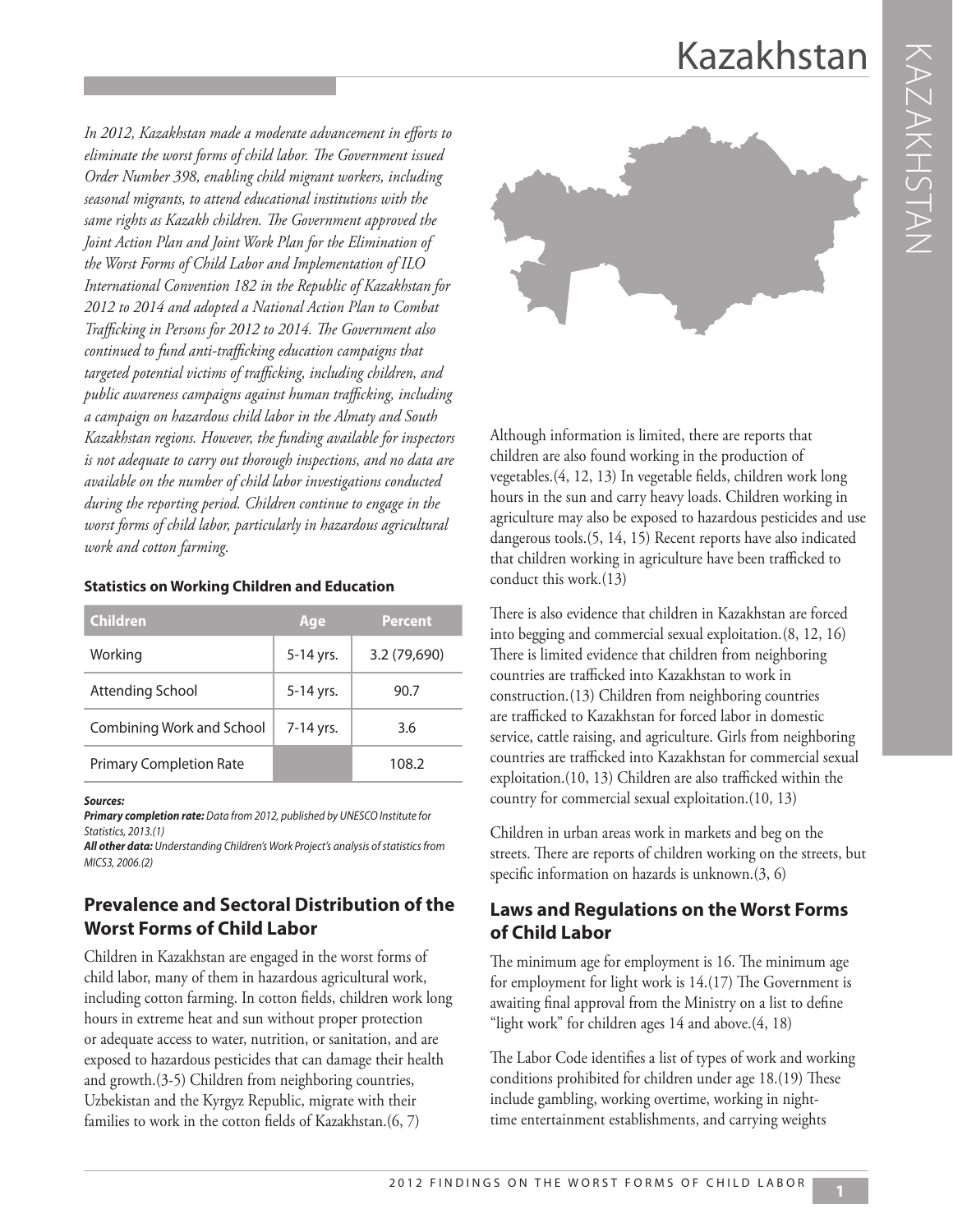# Kazakhstan

above a maximum standard. Children under age 18 are also barred from the production, transport, and trade of alcoholic products, tobacco goods, narcotics, and psychotropic substances.(19) In addition, the Ministry of Labor and Social Protection of the Population of the Republic of Kazakhstan's List of Hazardous Work prohibits children from working in a number of sectors and activities, including in the production of opium, tobacco, and cotton, and in agricultural work involving the use of pesticides and herbicides.(20) During the reporting period, the Government finalized instructions on identifying child labor cases, which will be appended to the List of Hazardous Work after the Ministry of Labor and Social Protection approves them.(4, 18)

#### **International Conventions and Selected Laws on Child Labor and Education**

|  | C138, Minimum Age                                                                             |     |
|--|-----------------------------------------------------------------------------------------------|-----|
|  | C182, Worst Forms of Child Labor                                                              |     |
|  | <b>CRC</b>                                                                                    |     |
|  | CRC Optional Protocol on Armed<br>Conflict                                                    |     |
|  | CRC Optional Protocol on the Sale<br>of Children, Child Prostitution and<br>Child Pornography |     |
|  | Palermo Protocol on Trafficking in<br>Persons                                                 |     |
|  | Minimum Age for Work                                                                          | 16  |
|  | Minimum Age for Hazardous<br>Work                                                             | 18  |
|  | <b>Compulsory Education Age</b>                                                               | 17  |
|  | <b>Free Public Education</b>                                                                  | Yes |

The Labor Code prohibits forced labor, though with exceptions. These exceptions include work required under martial law or a court mandate and work that constitutes part of the "civil duties" of citizens.(19) In addition, the Criminal Code prohibits trafficking in persons for forced labor and commercial sexual exploitation. The code also prohibits and prescribes penalties for the sale or trafficking of children, the sexual exploitation of children—including prostitution and pornography—and the use of children for illicit activities such as begging and the transportation and trade of drugs.(21, 22)

The Constitution provides for free and universal education for Kazakh children.(23) The law also specifies that education is free and compulsory for 11 years, or until grade 11.(16, 24) During the reporting period, the Ministry of Education developed the legal framework for transitioning the country to 12-year compulsory education, beginning in 2015. This will extend the average age at which students complete compulsory education to 18.(25, 26)

In 2012, the Ministry of Education issued Order Number 398, which enables the children of foreigners and stateless persons, including seasonal migrants, to attend educational institutions with the same rights as Kazakh children.(27) However, it is unclear whether this will address the barriers to educational access that some Kyrgyz migrants have faced in practice, such as identification requirements.(17) In addition, some Kyrgyz children who have accessed education face obstacles in receiving completion certificates.(28) During the reporting period, Phillip Morris Kazakhstan (PMK) and NGOs continued to help facilitate migrant children's access to education.(8, 18, 28)

The compulsory recruitment age for the military is 18, and the voluntary recruitment age for the military is 19.(29)

#### **Institutional Mechanisms for Coordination and Enforcement**

The National Coordination Council on Child Labor (NCCCL) coordinates efforts to address the worst forms of child labor, and prepares proposals and recommendations on implementing state policy to eliminate child labor. The Council, which includes representatives from all relevant agencies, is overseen by the Ministry of Labor and Social Protection.(26, 30) NGOs report that, while the NCCCL is largely effective, it is not adequately monitoring the implementation of the Joint Action Plan for the Elimination of the Worst Forms of Child Labor and Implementation of ILO International Convention 182 for 2012 to 2014. The NCCCL also lacks data on child labor migration in the regions.(26) Additionally, NGOs have complained of a lack of targeted financing of programs to prevent the worst forms of child labor on the local and national levels, especially in South Kazakhstan and Almaty Provinces, the most problematic areas of the country.(26)

The Interagency Trafficking in Persons Working Group, which is chaired by the Ministry of Justice and includes other relevant ministries, has the primary responsibility of coordinating efforts to combat human trafficking.(3) The group meets quarterly to report on each agency's anti-trafficking efforts.(31)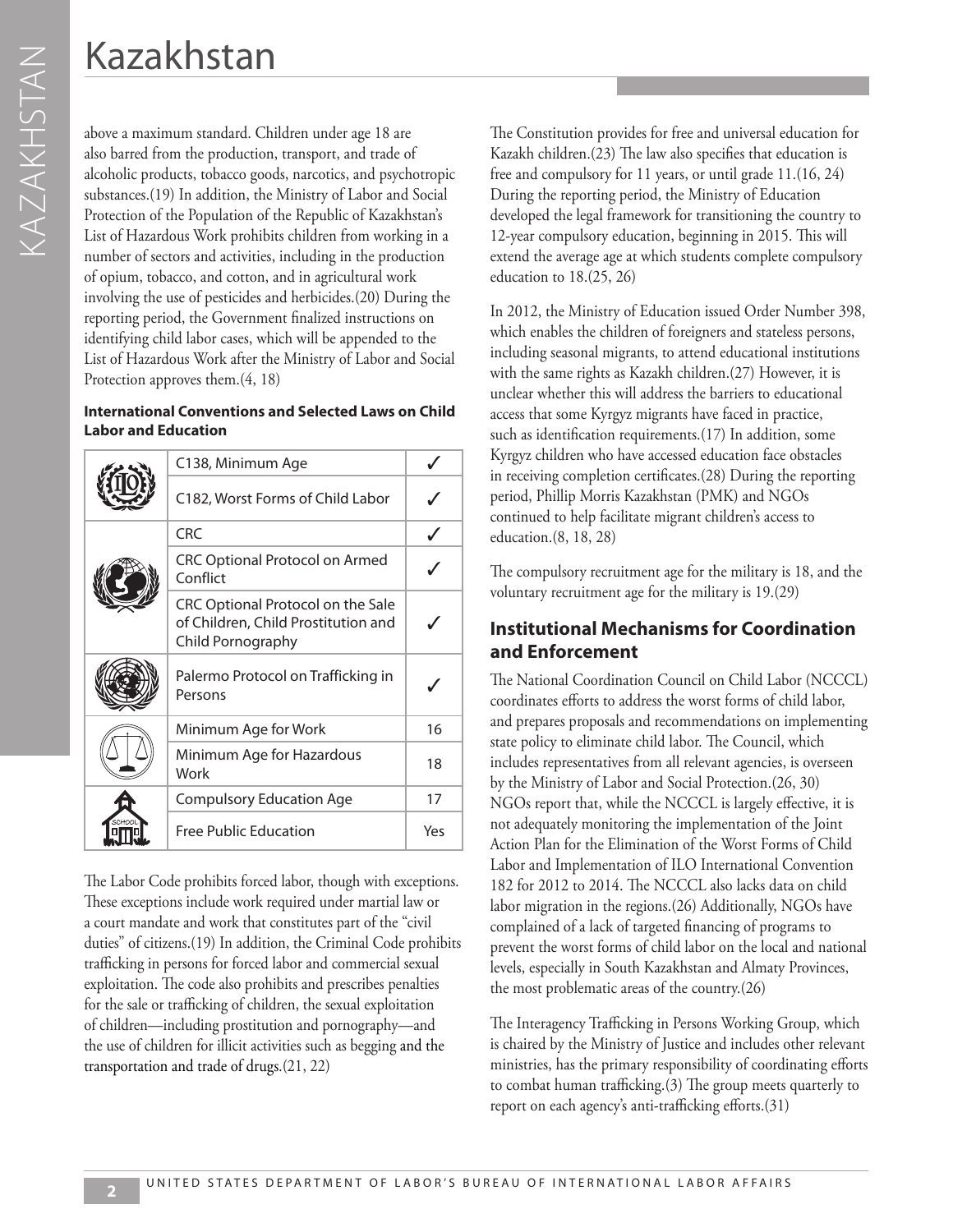The Ministry of Labor and Social Protection is responsible for the enforcement of child labor laws.(12) Ministry officials have acknowledged that the funding available for inspectors is not adequate to carry out thorough inspections.(12) No data are available on the number of labor inspectors trained on the issue of child labor or the number of child labor investigations, violations, prosecutions, and convictions.(12) In 2012, the Interior Ministry trained 160 criminal and migration police in investigating the worst forms of child labor, including sexual exploitation.(12) The Ministry of Education's regional Child Protection Departments work with law enforcement to help prevent and eliminate the worst forms of child labor. The National Child Protection Department refers child labor cases to law enforcement and ensures that children receive rehabilitative services when needed.(26) The Almaty Child Protection Department works with the police to conduct investigations of markets to identify migrant children who work as loaders.(32) In 2012, the South Kazakhstan Child Protection Department continued to work with police and prosecutors to monitor child labor in the cotton sector. The regional prosecutor's office in South Kazakhstan conducted checks in cotton fields; however, no data is available on the results of these checks.(26)

The Government maintains three hotlines for child-related issues, including child labor and child trafficking, operated by the Ministries of Justice, Internal Affairs and Education and Science. All child labor and trafficking cases are referred to the police and/or NGOs, who then refer victims to shelters or crisis centers.(3, 33)

The Anti-Trafficking Unit in the Criminal Police Committee's Organized Crime Department employs 37 officers responsible for investigating allegations of human trafficking, including trafficking of children.(3) In 2012, the Ministry of Interior investigated 82 trafficking cases, including two initiated in 2011, and prosecuted 63 trafficking cases. Through these cases, the ministry identified 84 victims of trafficking, including 67 victims of sexual exploitation and 17 victims of labor exploitation.(34) Data on the ages of trafficking victims is not available from the Government, so it is unclear how many victims were children.(26) According to statistics provided by the IOM, 28 of the 153 trafficking victims assisted by NGOs in 2012 were children under age 17. The Kazakh Government's statistics on trafficking rarely match IOM's because they only include victims in conjunction with criminal investigations.(26)

### **Government Policies on the Worst Forms of Child Labor**

During the reporting period, the NCCCL approved the Joint Action Plan for the Elimination of the Worst Forms of Child Labor and Implementation of ILO International Convention 182 in the Republic of Kazakhstan for 2012-2014.(18) The Council also approved the Joint Work Plan on the Elimination of the Worst Forms of Child Labor and Implementation of the ILO Convention 182 in the Republic of Kazakhstan for 2012- 2014. It finalized the mapping of legislation and policies in Kazakhstan, such as action plans and state/national programs on child labor and youth employment, to facilitate future collaboration between the government and its partners on these issues.(18) The NCCCL also discussed coordination around child labor campaigns, the ILO child labor project in Almaty and South Kazakhstan Provinces, and policies for child labor and youth employment.(12) One outcome of these discussions was the establishment of a Council of NGOs as a forum for discussions on child protection issues, including child labor.(18)

The Government also approved the National Action Plan to Combat Human Trafficking (2012-2014), which prioritizes the development of standards for shelter assistance for trafficking victims and the provision of services to vulnerable population groups, including children.(25, 35) The plan also includes the development of recommendations to improve regulation of the domestic labor market and the accession of Kazakhstan to the ILO Convention on Domestic Workers, the ILO Convention on Migration for Employment, and the ILO Convention on Migrant Workers.(25)

The National Action Plan on Human Rights of the Republic of Kazakhstan (2009-2012) recommends improving systems for detecting and combating the worst forms of child labor and for taking additional measures to fight human trafficking.(36) The achievements of the National Action Plan on Human Rights 2009-2012 led to new legislation intended to curb child labor. For example, in 2010, Kazakhstan's Law on Children's Rights was amended by Article 16-1, which codifies the right of children to be protected from economic exploitation.(26, 37) This amendment brought Kazakh law in line with ratified international Conventions on Children's Rights and the Worst Forms of Child Labor.(26) The National Action Plan also led to the adoption of Article 3 of Kazakhstan's Law on Education that provides equal access of children to education without limitations or discriminations. Lastly, the National Action Plan contributed to the Joint Action Plan and the Joint Work Plan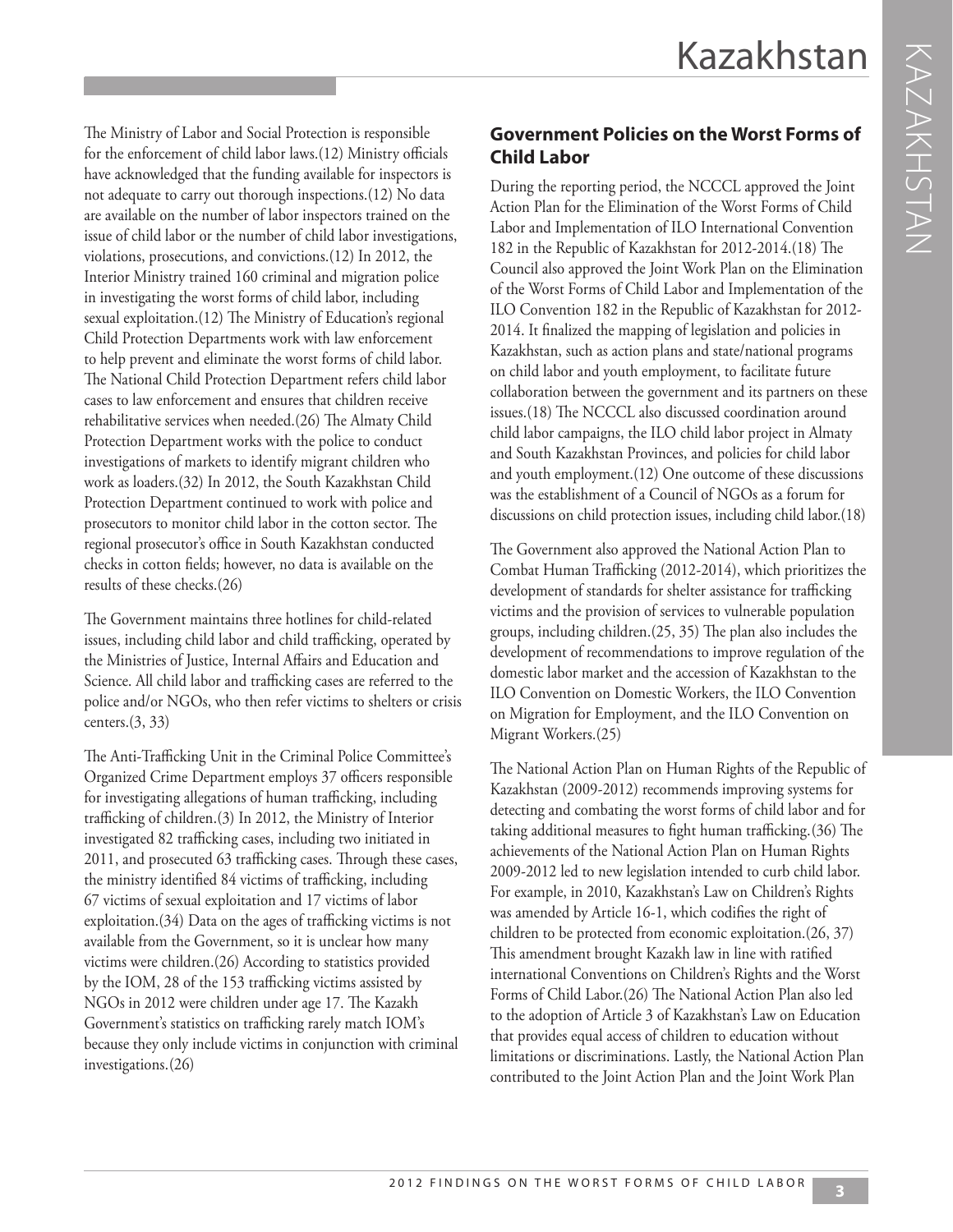KAZAKHSTAN

KAZAKHSTAN

for the Elimination of WFCL, and Implementation of ILO International Convention 182 in the Republic of Kazakhstan for 2012-2014 is being implemented.(26)

### **Social Programs to Eliminate or Prevent the Worst Forms of Child Labor**

During the reporting period, the Government continued to participate in a \$1.4 million German-funded, ILO-IPECimplemented child labor project (2010-2013).(38) In 2012, this project completed a baseline study prioritizing child labor in agriculture, such as cotton, tobacco and vegetables, in the Almaty and South Kazakhstan areas.(18) Survey findings were used to design a pilot child labor monitoring system in the region, which targets child laborers in cotton.(18, 38, 39) In 2013, child labor monitoring systems will be piloted in five villages and direct services will be provided to children at risk for, or involved in, the worst forms of child labor.(18)

In 2012, the Government participated in an ILO-IPECimplemented Action Program to increase the participation of Kazakhstan's Confederation of Employers in the elimination of child labor. Two Action Plans for employers to address child labor in the vegetable and tobacco sectors in the Almaty region, and two Action Plans on Mainstreaming Child Labor into the Education Sector in Almaty and South Kazakhstan regions were created by the program.(18)

During the reporting period, the Ministry of Labor and Social Protection continued to participate in a national Web site on child labor, which includes materials on national and international legislation, and public awareness materials on combating child labor.(4, 18) In August and September 2012, the Department of Education and Child Protection Department conducted 3,277 investigations to identify incidents of school truancy. They identified 24 children who were truant, and all were returned to school.(26) During the reporting period, the Child Protection Department also continued to provide poor students with uniforms and school supplies.(26, 32) The question of whether these programs have had an impact on child labor does not appear to have been addressed.

During the reporting period, the Government continued its partnership with PMK and ILO-IPEC to eliminate child

and forced labor in the production of tobacco by providing assistance to migrant children in the Almaty region.(8, 18) PMK's child labor project provided a summer camp for migrant and local children of tobacco workers ages 6 to 13 and vocational school for migrant children ages 14 to 17. It also equipped sport facilities in remote farms, established and equipped a community center with education and training equipment, and supplied Kyrgyz migrant children with school materials.(9, 18)

In 2012, the Ministry of Labor and Social Protection and the Ministry of Education's ongoing "100 Schools, 100 Hospitals Program" increased children's access to schools through school construction and rehabilitation programs.(28) The Ministry of Education also continued to operate the Centers for Adaptation of Minors, which house street children, migrant children, and children in difficult situations after being picked up by the police for truancy, curfew violations, lack of documentation, and other minor infractions. The Ministry of Education operates 18 such centers.(26, 35, 40, 41)

During the reporting period, the Government continued to fund anti-trafficking education campaigns that targeted potential victims of trafficking, including children. The Government also participated in public awareness campaigns against human trafficking, including a campaign on hazardous child labor in the Almaty and South Kazakhstan regions.(12, 34, 42)

 In 2012, the Government spent an estimated \$53,000 on assistance to trafficking victims, of which \$43,500 was allocated by the Ministry of Justice to the Government-funded TIP shelter in Astana, one of four NGO-operated shelters for adult and child trafficking victims in the country.(34) The nearly \$10,000 remaining was allocated to 25 victims of trafficking, including four foreign victims, during the course of investigations. The Government is authorized by law to provide medical and legal assistance, pretrial safe houses, security services, housing, food, clothing, and transportation.(26) The authorities can help a victim or witness change residence, find another job, or change his or her physical appearance.(26) Despite this assistance, NGOs report that some foreign victims of trafficking experience problems accessing local medical facilities because they lack health insurance or residency permits.(34)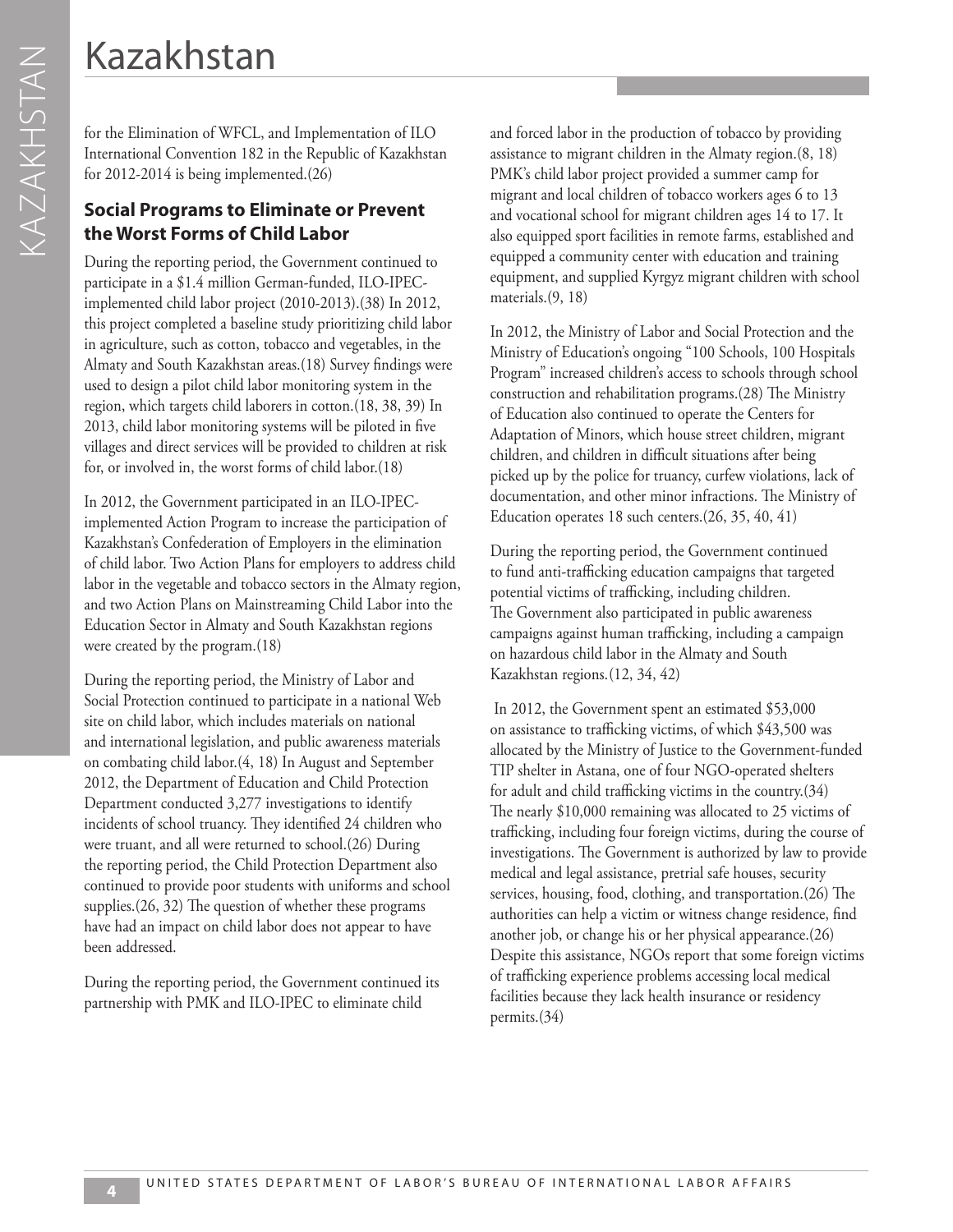#### **Based on the reporting above, the following actions would advance the elimination of the worst forms of child labor in Kazakhstan:**

| <b>Area</b>                     | <b>Suggested Actions</b>                                                                                                                                                                                                                                                                                                                                                                                                                            | <b>Year(s) Action</b><br><b>Recommended</b> |
|---------------------------------|-----------------------------------------------------------------------------------------------------------------------------------------------------------------------------------------------------------------------------------------------------------------------------------------------------------------------------------------------------------------------------------------------------------------------------------------------------|---------------------------------------------|
| Coordination and<br>Enforcement | Ensure effective interagency cooperation in coordinating efforts to combat<br>child labor.                                                                                                                                                                                                                                                                                                                                                          | 2011, 2012                                  |
|                                 | Supply adequate funding for child labor inspections.                                                                                                                                                                                                                                                                                                                                                                                                | 2010, 2011, 2012                            |
|                                 | Make publicly available information on the number of labor inspectors trained<br>on child labor issues.                                                                                                                                                                                                                                                                                                                                             | 2012                                        |
|                                 | Collect and make available to the public information on child labor violations<br>found during investigations and child labor cases prosecuted.                                                                                                                                                                                                                                                                                                     | 2009, 2010, 2011,<br>2012                   |
|                                 | Improve NCCCL's monitoring of the implementation of the Joint Action Plan<br>for the Elimination of the Worst Forms of Child Labor and Implementation of<br>ILO International Convention 182 for 2012 to 2014. In addition, increase the<br>NCCCL's access to data on child labor migration in the regions and improve the<br>NCCCL's targeted financing of programs to prevent the worst forms of child<br>labor on the local and national levels. | 2012                                        |
| Social Programs                 | Assess the impact that existing education programs have on child labor.                                                                                                                                                                                                                                                                                                                                                                             | 2010, 2011, 2012                            |
|                                 | Further develop or expand programs to protect and assist victims of child<br>trafficking.                                                                                                                                                                                                                                                                                                                                                           | 2009, 2010, 2011,<br>2012                   |

#### **REFERENCES**

- 1. UNESCO Institute for Statistics. *Gross intake ratio to the last grade of primary. Total.*; accessed February 4, 2013; http://www.uis.unesco.org/Pages/default. aspx?SPSLanguage=EN. Data provided is the gross intake ratio to the last grade of primary school. This measure is a proxy measure for primary completion. For more information, please see the "Children's Work and Education Statistics: Sources and Definitions" section of this report.
- 2. UCW. *Analysis of Child Economic Activity and School Attendance Statistics from National Household or Child Labor Surveys.* February 5, 2013. Reliable statistical data on the worst forms of child labor are especially difficult to collect given the often hidden or illegal nature of the worst forms. As a result, statistics on children's work in general are reported in this chart, which may or may not include the worst forms of child labor. For more information on sources used, the definition of working children and other indicators used in this report, please see the "Children's Work and Education Statistics: Sources and Definitions" section of this report.
- 3. U.S. Embassy- Astana. reporting, February 18, 2010.
- 4. ILO-IPEC. ILO-IPEC in Kazakhstan Newsletter, 2011 [cited March 1, 2012];
- 5. ILO-IPEC. Child Labour in Rural Kazakhstan: Baseline Survey Results in Almaty and South Kazakhstan Oblasts. Almaty; 2012.
- 6. U.S. Department of State. Kazakhstan. In: *Country Reports on Human Rights Practices- 2010.* Washington, DC; April 8, 2011; http://www.state.gov/g/drl/rls/ hrrpt/2010/.
- 7. Radio Free Europe Radio Liberty. "Central Asia: Child Labor Alive and Thriving." rferl.org [online] June 12, 2008 [cited October 30, 2012]; http://www.rferl.org/ content/article/1144612.html.
- 8. U.S. Embassy- Astana. reporting, January 20, 2012.
- 9. U.S. Embassy- Astana. reporting, November 2, 2011.
- 10. U.S. Department of State. Kazakhstan. In: Trafficking in Persons Report-2012. Washington, D.C.; June 19, 2012; http://www.state.gov/documents/ organization/192596.pdf.
- 11. U.S. Embassy- Astana official. Email communication to USDOL official. January 31, 2012.
- 12. U.S. Embassy- Astana. reporting, January 17, 2013.
- 13. UNICEF. A Rapid Assessment of Children's Vulnerabilities to Risky Behaviors, Sexual Exploitation, and Trafficking in Kazakhstan; March 2012.
- 14. International Labour Office. Children in hazardous work: What we know, what we need to do. Geneva, International Labour Organization; 2011. http://www. ilo.org/wcmsp5/groups/public/---dgreports/---dcomm/---publ/documents/ publication/wcms\_155428.pdf. While country-specific information on the dangers children face in agriculture is not available, research studies and other reports have documented the dangerous nature of tasks in agriculture and their accompanying occupational exposures, injuries and potential health consequences to children working in the sector.
- 15. International Labour Office. Farming, International Labour Organization, [online] January 31, 2012 [cited March 18, 2013]; http://www.ilo.org/ipec/areas/ Agriculture/WCMS\_172416/lang--en/index.htm.
- 16. U.S. Embassy- Astana. reporting, January 31, 2012.
- 17. U.S. Department of State. Kazakhstan. In: Country Reports on Human Rights Practices- 2011. Washington, DC; May 24, 2012; http://www.state.gov/j/drl/rls/ hrrpt/2011/index.htm.
- 18. ILO-IPEC. Combating Child Labour in Central Asia Committment Becomes Action PROACT CAR Phase III. Technical Progress Report; Jan. - June 2012.
- 19. Government of Kazakhstan. Labor Code of the Republic of Kazakhstan, 25321, (2007); www.oit.org/dyn/natlex/docs/MONOGRAPH/76433/82753/ F982631364/Microsoft%20Word%20-%20ENG%20KAZ.76433.pdf.